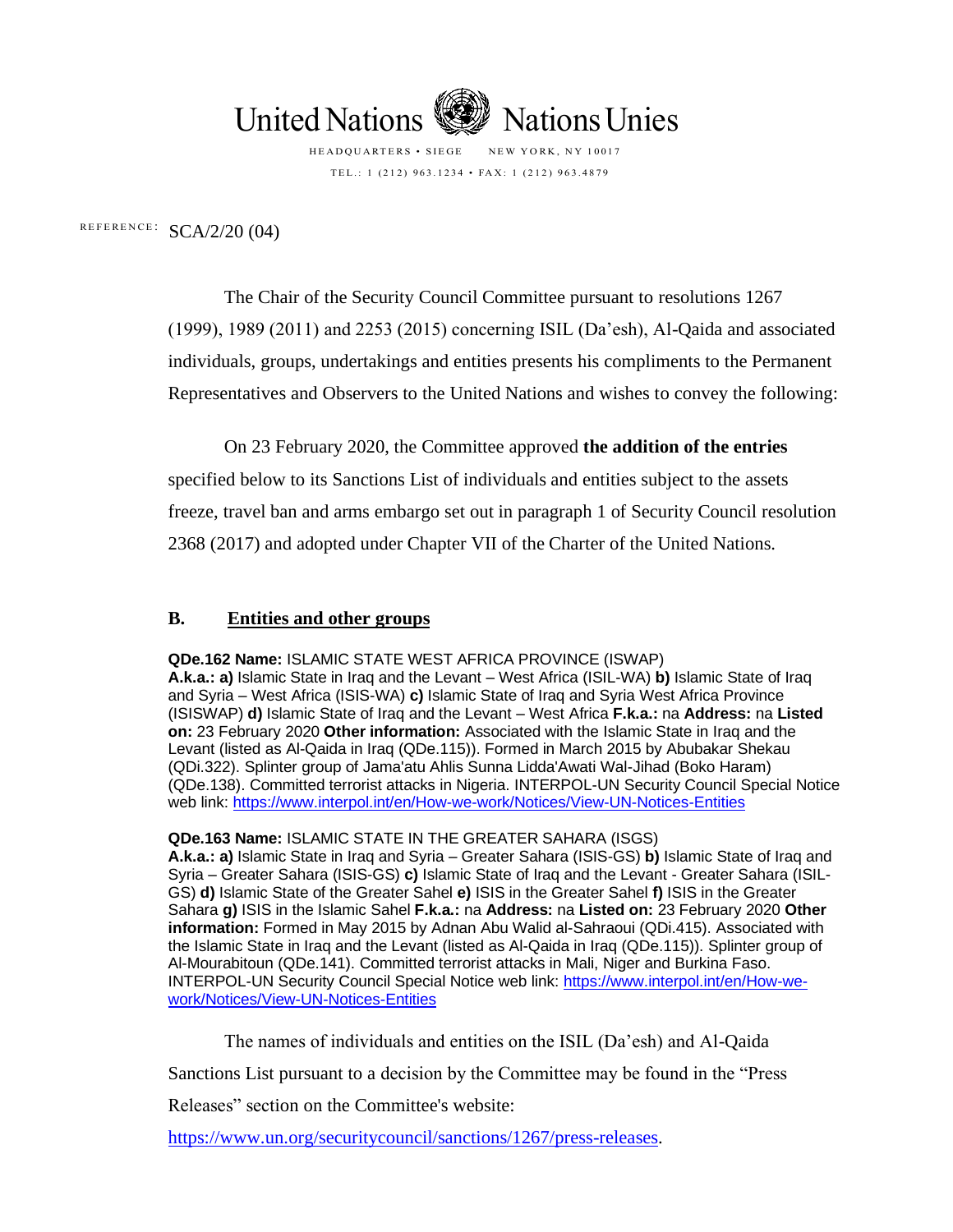To obtain a fully updated version of the List of individuals and entities associated with ISIL (Da'esh) and Al-Qaida and subject to the sanctions measures, Member States are encouraged to consult, on a regular basis, the Committee's website at the following URL: [https://www.un.org/securitycouncil/sanctions/1267/aq\\_sanctions\\_list.](https://www.un.org/securitycouncil/sanctions/1267/aq_sanctions_list) The ISIL (Da'esh) and Al-Qaida Sanctions List is available in HTML, PDF and XML format and is updated regularly on the basis of relevant information provided by Member States and international and regional organizations.

The Consolidated United Nations Security Council List is also updated following all changes made to the ISIL (Da'esh) and Al-Qaida Sanctions List. An updated version of the Consolidated List is accessible via the following URL: [https://www.un.org/securitycouncil/content/un-sc-consolidated-list.](https://www.un.org/securitycouncil/content/un-sc-consolidated-list)

In accordance with paragraph 19 of resolution 1526 (2004), the Secretariat automatically conveys updates of the ISIL (Da'esh) and Al-Qaida Sanctions List to States, regional and sub-regional organizations by e-mail shortly following the postings of such updates on the Committee's website. Member States are invited to submit any updated or new information for this purpose to the Secretariat by e-mail to: [SC-1267-Committee@un.org](mailto:SC-1267-Committee@un.org) or fax: (+1) 212-963-1300. The Committee encourages all States to allow implementation of updates of the ISIL (Da'esh) and Al-Qaida Sanctions List based on e-mails, soft-copy notices, or website postings.

23 February 2020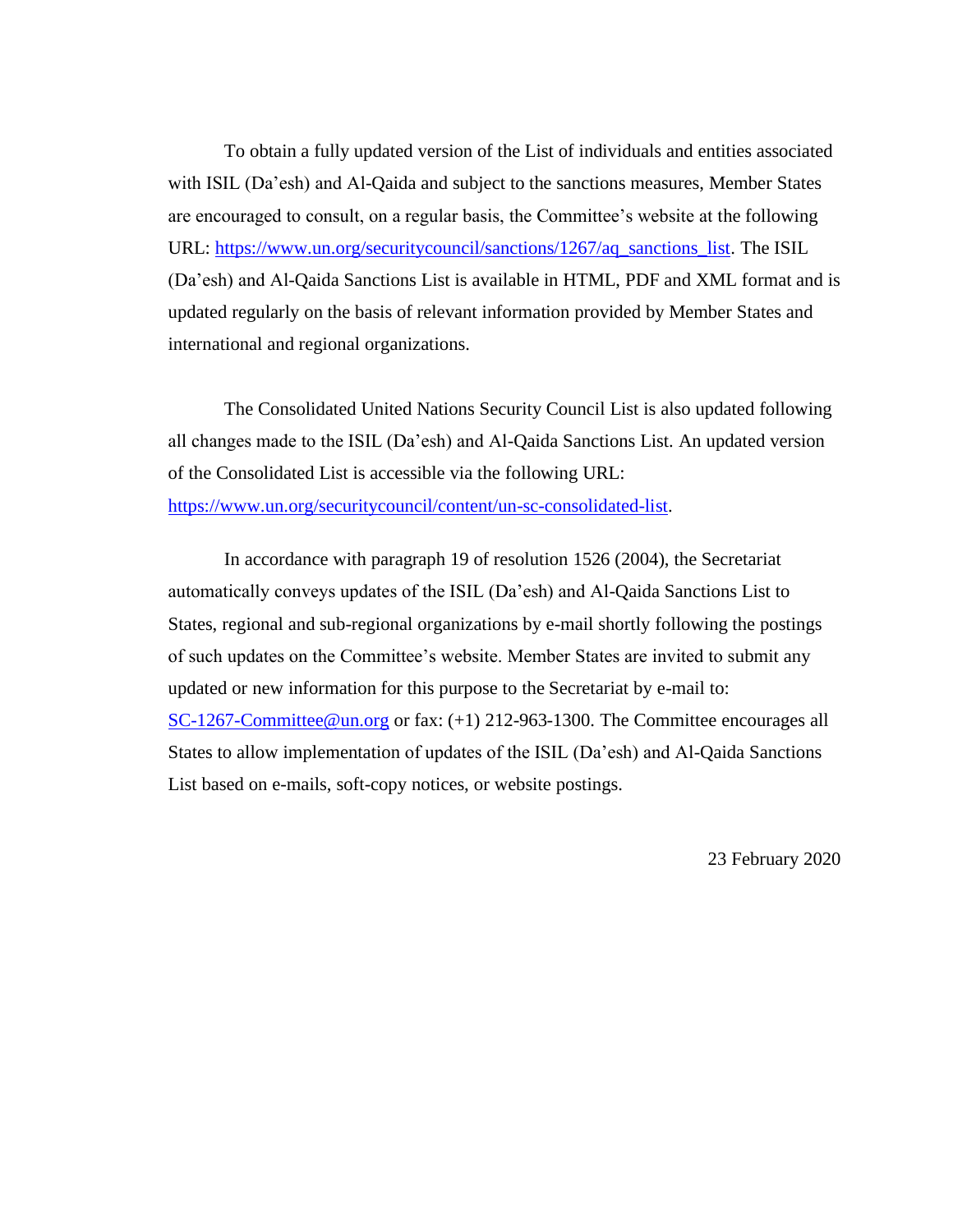# **Narrative Summaries**

## **QDe.162**

## **Islamic State West Africa Province (ISWAP)**

*Date on which the narrative summary became available on the Committee's website*: 23 February 2020

## *Reasons for listing*

Islamic State West Africa Province (ISWAP) was listed on 23 February 2020 pursuant to paragraphs 2 and 4 of resolution 2368 (2017) as being associated with ISIL or Al-Qaida for "participating in the financing, planning, facilitating, preparing, or perpetrating of acts or activities by, in conjunction with, under the name of, on behalf of, or in support of", "supplying, selling or transferring arms and related materiel to", "recruiting for", "otherwise supporting acts or activities of", "either owned or controlled, directly or indirectly, by, or otherwise supporting", and "other acts or activities indicating association with" Islamic State in Iraq and the Levant (ISIL), listed as Al-Qaida in Iraq (QDe.115).

## *Additional information*

In March 2015, Abubakar Shekau's (QDi.322) group, Jama'atu Ahlis Sunna Lidda'Awati Wal-Jihad (Boko Haram) (QDe.138), pledged allegiance to the Islamic State in Iraq and the Levant, listed as Al-Qaida in Iraq (QDe.115), and changed the group's name to Islamic State West Africa Province (ISWAP). ISIL accepted the pledge the same month, as ISIL spokesman Abou Mohamed al Adnani (QDi.325) released an audio message directing individuals who could not enter Iraq or the Syrian Arab Republic to travel to West Africa.

In August 2016, ISIL Leadership recognized and appointed Abu Musab al-Barnawi as the de facto leader of ISWAP, which Shekau refused to accept. Due to infighting, ISIL-West Africa split into two factions, al-Barnawi's faction (ISWAP) and Shekau's faction (Boko Haram). It is estimated that ISWAP has approximately 3,500-5,000 fighters.

ISWAP has carried out numerous attacks in Nigeria, since its formation: In June 2019, the group attacked two military bases in the towns of Marte and Kirenowa, near the Borno state capital Maiduguri, Nigeria, ransacking weapons and pushing Nigerian troops back; In May 2019, the group conducted an attack on a military base in the town of Gubio, north of Maiduguri, Nigeria, killing at least three Nigerian soldiers; In December 2018, the group conducted a series of attacks, taking over the commercial town of Baga, Nigeria, near the border with Chad as well as a nearby Multinational Joint Task Force (MNJTF) base; On 18 November 2018, the group attacked an army base in the village Metele, in northeastern Borno state, Nigeria, killing over 100 Nigerian soldiers; In September 2018, the group captured a town in Borno state after sacking and occupying a military base in northeast Nigeria; In April 2018, the group conducted attacks on the outskirts of Maiduguri, Nigeria, killing 18 people and leaving 84 wounded; In February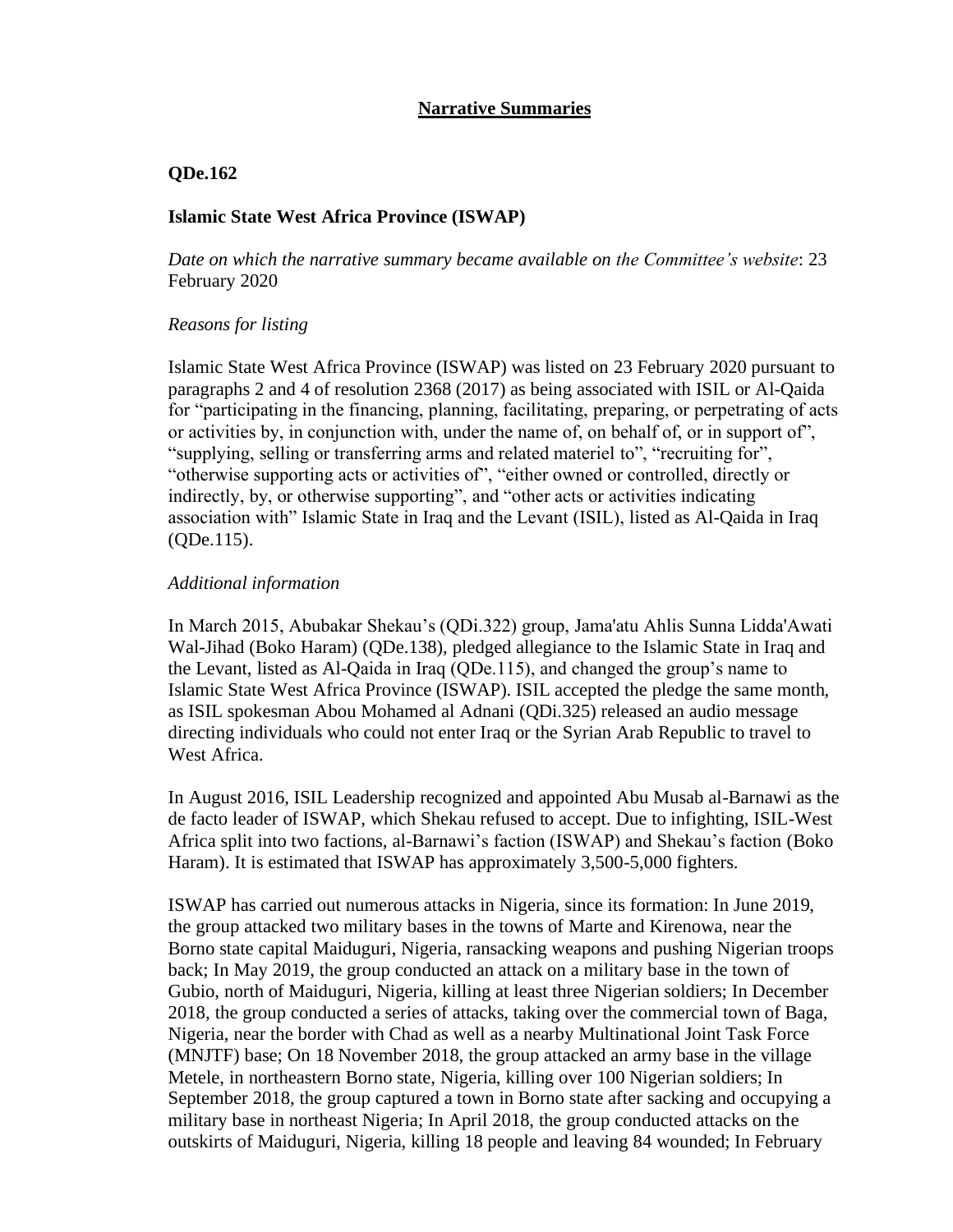2018, the group abducted 110 schoolgirls in Nigeria and in March kidnapped three aid workers during an attack that killed dozens of other people; In January 2017, the group conducted a midnight attack against Nigerian troops in the village of Kamuya, Nigeria resulting in the death of three Nigerian soldiers.

# *Related listed individuals and entities*

Al-Qaida in Iraq (QDe.115), listed on 18 October 2004

Jama'atu Ahlis Sunna Lidda'Awati Wal-Jihad (Boko Haram) (QDe.138), listed on 22 May 2014

Abubakar Mohammed Shekau (QDi.322), listed on 26 June 2014 Abou Mohamed al Adnani (QDi.325), listed on 15 August 2014